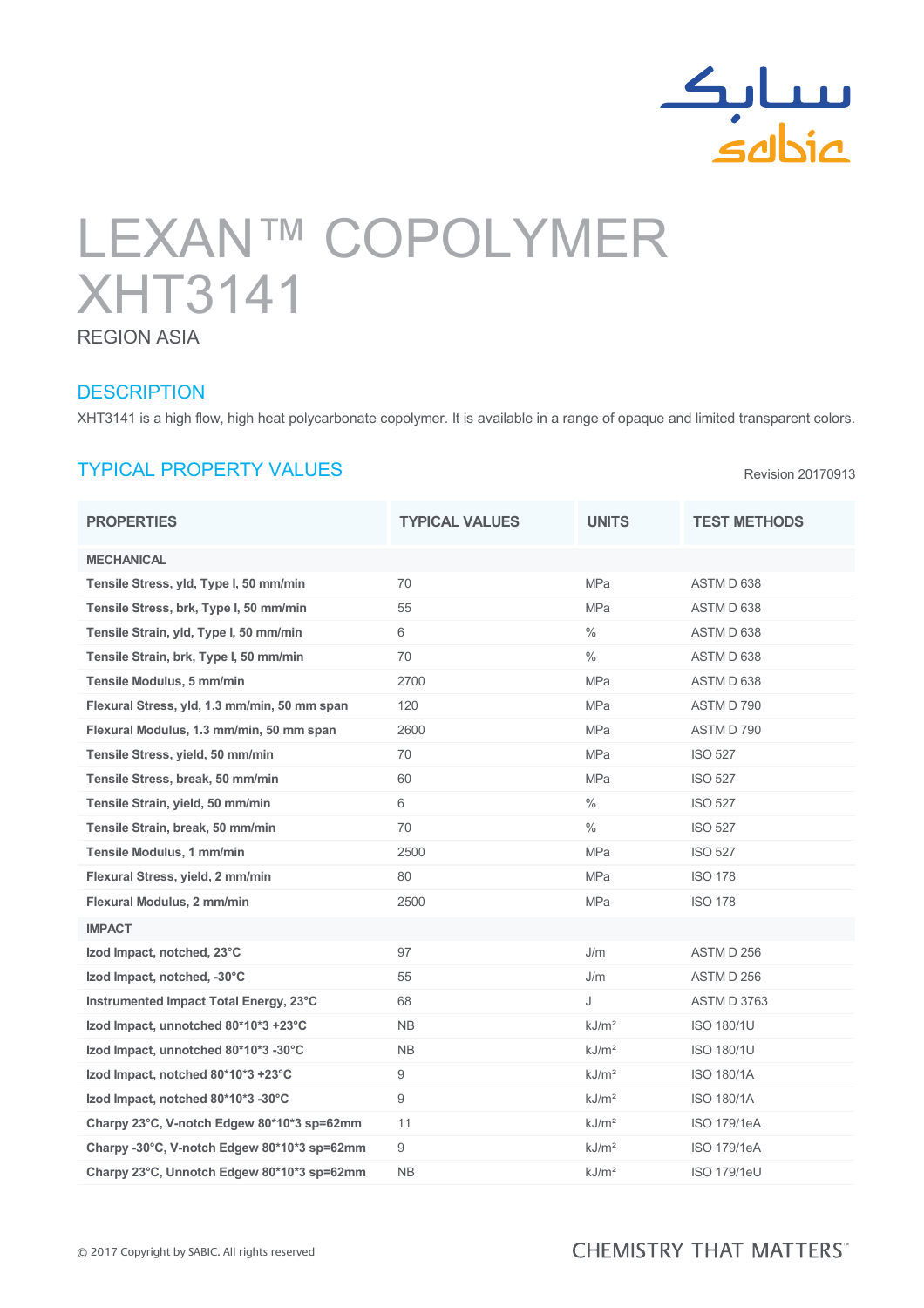

| <b>PROPERTIES</b>                             | <b>TYPICAL VALUES</b> | <b>UNITS</b>             | <b>TEST METHODS</b> |
|-----------------------------------------------|-----------------------|--------------------------|---------------------|
| Charpy -30°C, Unnotch Edgew 80*10*3 sp=62mm   | NB.                   | kJ/m <sup>2</sup>        | <b>ISO 179/1eU</b>  |
| <b>THERMAL</b>                                |                       |                          |                     |
| Vicat Softening Temp, Rate B/50               | 170                   | $^{\circ}$ C             | <b>ASTM D 1525</b>  |
| HDT, 0.45 MPa, 3.2 mm, unannealed             | 166                   | $^{\circ}$ C             | ASTM D 648          |
| HDT, 1.82 MPa, 3.2mm, unannealed              | 156                   | $^{\circ}$ C             | ASTM D 648          |
| CTE, $-40^{\circ}$ C to $40^{\circ}$ C, flow  | $6.E-05$              | $1$ / $\degree$ C        | ASTME831            |
| CTE, -40°C to 40°C, xflow                     | 6.E-05                | $1$ / $\degree$ C        | <b>ASTM E 831</b>   |
| Thermal Conductivity @ 25 °C                  | 0.2                   | $W/m$ - $°C$             | ASTM C177           |
| CTE, -40°C to 40°C, flow                      | $6.E-05$              | $1$ / $\degree$ C        | ISO 11359-2         |
| CTE, $-40^{\circ}$ C to $40^{\circ}$ C, xflow | $6.E-05$              | $1$ / $\degree$ C        | ISO 11359-2         |
| Ball Pressure Test, 125°C +/- 2°C             | Passes                |                          | IEC 60695-10-2      |
| Vicat Softening Temp, Rate B/50               | 168                   | $^{\circ}$ C             | <b>ISO 306</b>      |
| Vicat Softening Temp, Rate B/120              | 170                   | $^{\circ}$ C             | <b>ISO 306</b>      |
| HDT/Bf, 0.45 MPa Flatw 80*10*4 sp=64mm        | 164                   | $^{\circ}$ C             | ISO 75/Bf           |
| HDT/Af, 1.8 MPa Flatw 80*10*4 sp=64mm         | 152                   | $^{\circ}$ C             | ISO 75/Af           |
| <b>Relative Temp Index, Elec</b>              | 150                   | $^{\circ}$ C             | <b>UL 746B</b>      |
| Relative Temp Index, Mech w/impact            | 130                   | $^{\circ}$ C             | <b>UL 746B</b>      |
| Relative Temp Index, Mech w/o impact          | 150                   | $^{\circ}$ C             | <b>UL 746B</b>      |
| <b>Metallized Haze Onset</b>                  | 165                   | $^{\circ}{\rm C}$        | SABIC method        |
| <b>PHYSICAL</b>                               |                       |                          |                     |
| <b>Specific Gravity</b>                       | 1.2                   | $\overline{\phantom{a}}$ | ASTM D 792          |
| Mold Shrinkage, flow, 3.2 mm (5)              | $0.6 - 0.9$           | $\frac{0}{0}$            | SABIC method        |
| Melt Flow Rate, 330°C/2.16 kgf                | 33                    | $g/10$ min               | ASTM D 1238         |
| <b>Density</b>                                | 1.2                   | g/cm <sup>3</sup>        | <b>ISO 1183</b>     |
| Water Absorption, (23°C/sat)                  | 0.3                   | $\%$                     | <b>ISO 62</b>       |
| Moisture Absorption (23°C / 50% RH)           | 0.3                   | $\%$                     | <b>ISO 62</b>       |
| Melt Volume Rate, MVR at 330°C/2.16kg         | 30                    | $cm3/10$ min             | <b>ISO 1133</b>     |
| <b>ELECTRICAL</b>                             |                       |                          |                     |
| <b>Volume Resistivity</b>                     | $>1.E+17$             | Ohm-cm                   | ASTM D 257          |
| <b>Surface Resistivity</b>                    | $>1.E+17$             | Ohm                      | ASTM D 257          |
| Dielectric Strength, in oil, 3.2 mm           | 23                    | kV/mm                    | ASTMD 149           |
| <b>Relative Permittivity, 100 Hz</b>          | 2.9                   | $\overline{\phantom{a}}$ | ASTM D 150          |
| <b>Relative Permittivity, 1 MHz</b>           | 2.8                   |                          | ASTM D 150          |
| <b>Dissipation Factor, 100 Hz</b>             | 0.031                 | $\overline{\phantom{a}}$ | ASTM D 150          |
| <b>Dissipation Factor, 1 MHz</b>              | 0.011                 | $\overline{\phantom{a}}$ | ASTM D 150          |
| Hot Wire Ignition {PLC)                       | 3                     | PLC Code                 | <b>UL 746A</b>      |
| High Ampere Arc Ign, surface {PLC}            | 0                     | PLC Code                 | <b>UL 746A</b>      |
| Comparative Tracking Index (UL) {PLC}         | 3                     | PLC Code                 | <b>UL 746A</b>      |

## **CHEMISTRY THAT MATTERS**